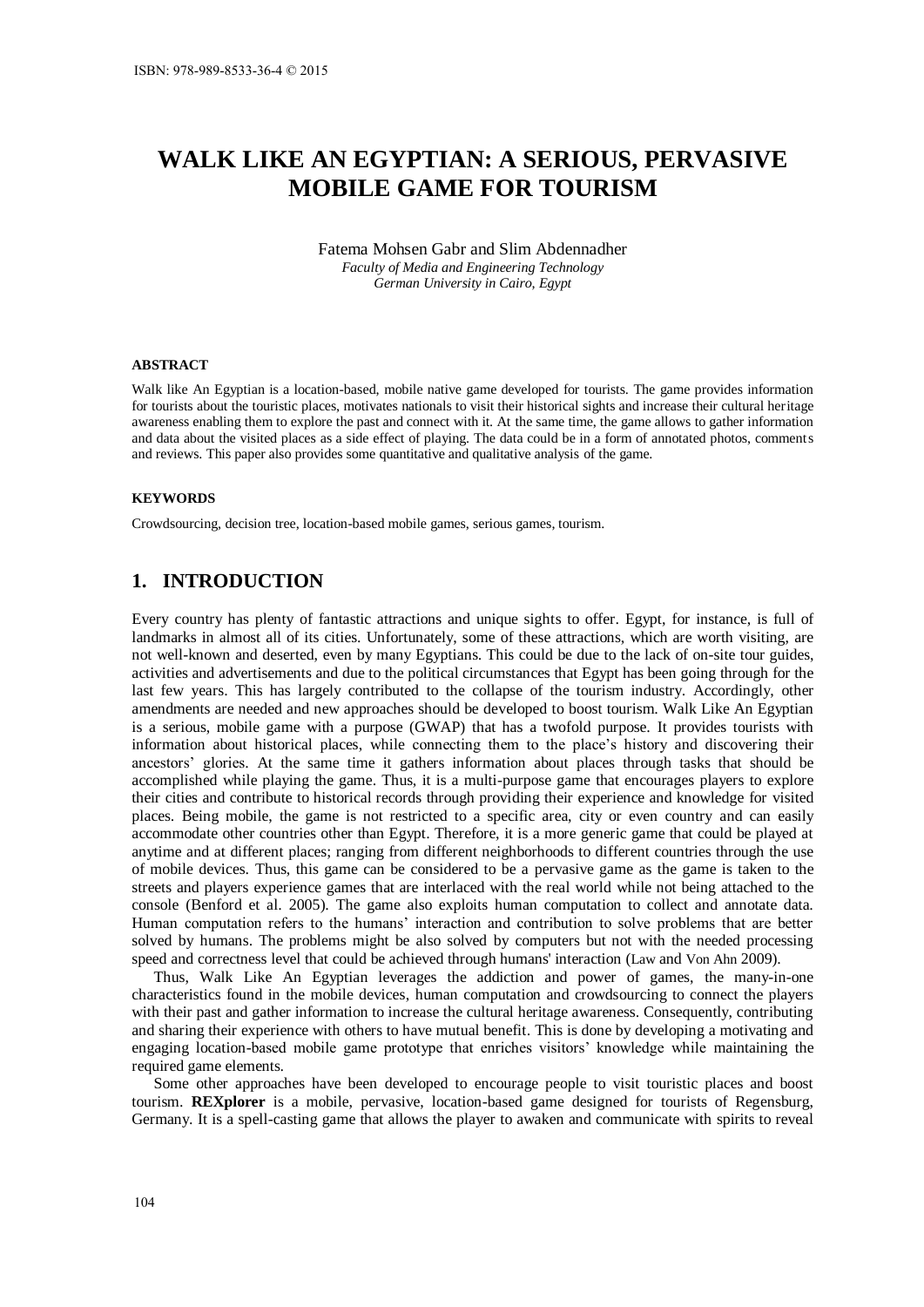their 'cliff hanger' stories related to important events and periods in the city's history (Ballagas et al. 2008). **The Castle Route** is a project aimed to develop a historical geo-referenced route for a castle in Portugal to increase students' knowledge in cultural heritage. Walking through the route, information in the form of audio, text and photos appears to the users. The users were asked to add and tag photos and to answer specific questions about the castle. The route was then displayed on Google Earth **(**Magro 2014**)**. **Intrigue At The Museum** is a location-based game aimed to make children explore and provide them with information about a museum in Italy and orientate them through the museum in an enjoyable manner. The children are told about a theft that happened in the museum and the probable suspects. Children get to know information about the place and master-pieces through solving riddles (Xhembulla 2014). **History Unwired** is a project made to take visitors to less-known neighbourhoods in Venice, Italy. The work provided a narrated walking tour via the use of location-aware mobile devices. The information was gathered and brought to visitors through visual characters describing the neighbourhood (Epstein and Vergani 2006).

This paper is structured as follows: Section 2 describes the game. Section 3 shows the game evaluation and results. The conclusion and future work are presented in Section 4.

#### **2. GAME DESCRIPTION**

Walk like An Egyptian applies the concepts and rules of the games which were studied carefully to come up with the game design and prototype to keep the objective of the game clear for the players. Thus, the prototype includes features like: receiving information from multimedia sources, learning 'just-in-time', instant gratification and instant rewards and learning that is relevant, instantly useful and fun (Derryberry 2007). Also, Facebook was integrated in the prototype to gain the benefits of social networks (SNs) (Murphy and Moulaison 2009). To be able to test the game, the game database was loaded with some information related to touristic places in Cairo to seed the database. This information was gathered from historical books, recommended by an Antiquities inspector, pamphlets of the places and trusted Internet sites. Afterwards, the information about various places was compiled from the players' entries after validating them.

After the signup and login view, the game consists of four rounds. Based on the player's location, a list of 'nearby places' is shown. These places are returned from the Google Places API. A map view for the nearby places is also available to get an insight of the proximity of the places. This is useful to eliminate the pingpong effect; to leave and return to the same place as an effect of not knowing the place location. The map view consists of all the places including the player's location; the places are marked with blue and the player's location is marked with red. Figure 1 shows the welcome view and Figure 2 shows the map view.

In round one, information about a selected place is shown to the players through a call to Wikipedia and Google Images. From the Wikipedia page, we only extract the first paragraph to give a quick overview of the place. The players have the option to 'check-in' to a place; the check-ins are further used during the game play. Thus, in round one the players take a quick overview of any of the selected nearby places.

Round two takes the players back to the past through quick facts related to the places, questions and answers. After clicking on a certain place, the players can choose to take quizzes for that place. A place's information is stored in the database in a sort of question/answer and quick facts. The players learn the information by answering questions and getting notified with their result. For some questions, the stored answers consist of the correct answer and wrong answers that are wrong in a way that the player should not choose them as they cannot be related to the questions. However, not all questions have direct straight forward answers. This is to keep the game challenging and encourage the players to explore the place. If a question has a quick fact then it will be shown first till the player clicks a 'Got it!' button to start answering the question (shown in figure 3). The players are notified with the result. If the answer is wrong, they get notified with the correct answer; to inform them about the place. Figure 4 shows the notification shown to the player. The player's score is incremented for each correct answer he/she makes.

In round three, it is the player's turn to contribute to the social good and make other people benefit from his/her experience. Players are encouraged to add comments, upload and annotate photos. Their score gets incremented for sharing the comments and uploading the images. A capturing feature was added within the game to make it easier for players to capture images whenever they need. The players cannot upload an image until they add a title, tags and the place that the image belongs to. Consequently, the player selects the name from a check-list consisting of the player's checked-in places. Figure 5 shows a screenshot of the image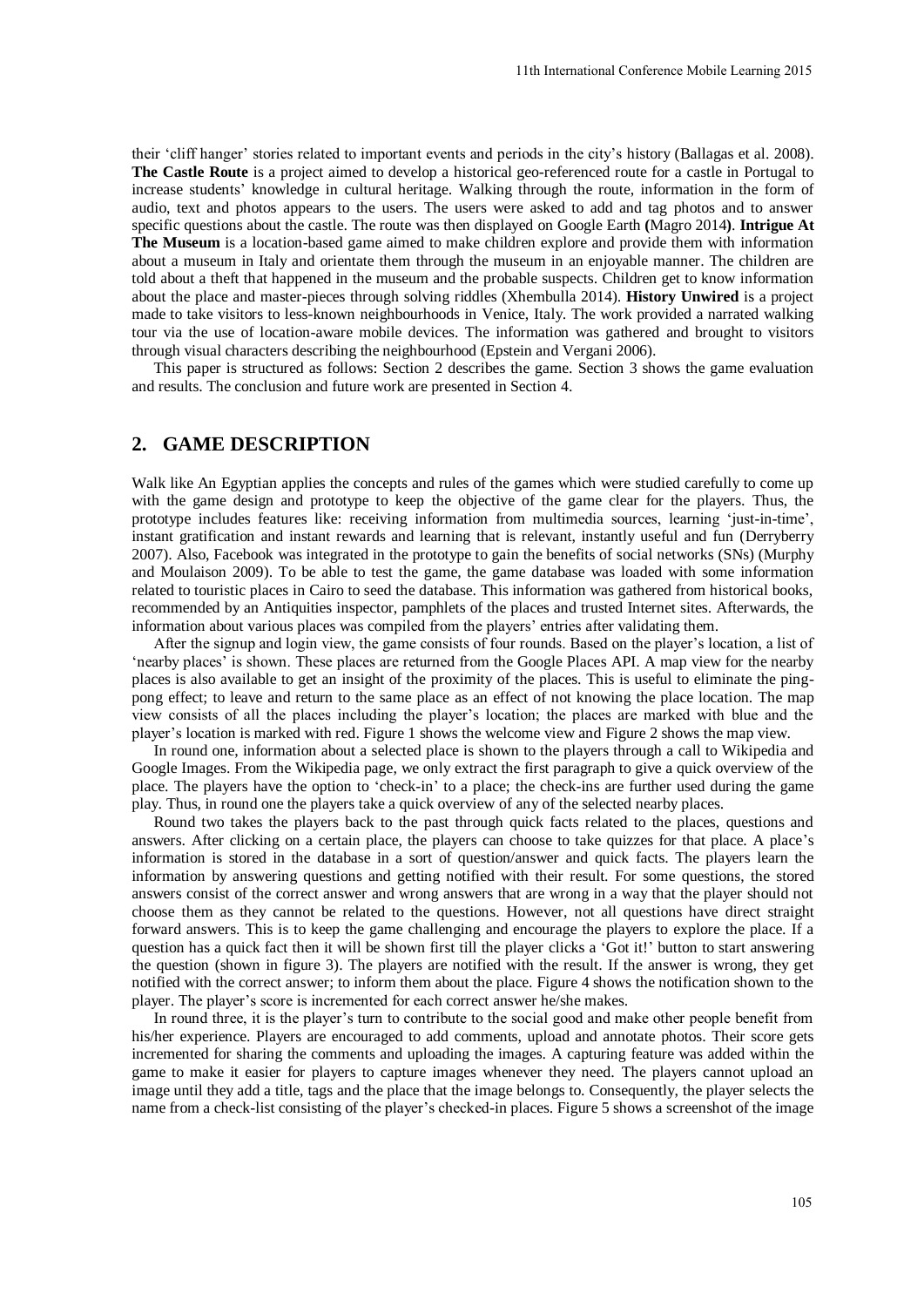uploads. Moreover, the players know a priori that their entries will be used in the game database and are considered added values to the game. Accordingly, they are motivated to be information suppliers to engage others and introduce them to the historical places. The incentives are offered in terms of score keeping, instant gratification, leader board, badges and sharing wealth on SN. The player's score is recorded and whenever the player reaches certain scores, he/she gets notified with the new badge he/she won.



Figure 1. Welcome View Figure 2. Map View Figure 3. Quick Fact Figure 4. Q&A Figure 5. User-Upload

To make the cultural heritage awareness more pleasant, the game ends with a fourth round called 'Guess the place!'. In this feature, the player should think of a place (not only the ones they visited) and the game would guess it, by asking the players some questions. They are basic and simple questions which classify the place. The answers have two forms: yes/no and actual answers that describe the place. The WEKA tool was used to make the classification and decision tree (Bhargava et al. 2013). The tool is fed with a file containing a list of questions along with their possible answers and a data training set. All questions have 'Do not know' and 'irrelevant' answers. The questions and the answers were structured based on 'tourism attractions classification' that relies on 'folksonomy' of tourism attractions. This is to match the players' common knowledge and responses to the questions, compared to taxonomies (Tweed 2005; Kusen 2010). If the algorithm could not guess the place (whether because it is not stored in the database or the player's answers do not match any of the data), the player is asked to add the place he/she was thinking of. This feature adds knowledge about unknown places to the game database.

## **3. EVALUATION**

#### **3.1 Pre-Evaluation**

In the first phase of the work, a survey was conducted to measure how far the individuals know their city history and cultural heritage. The survey also included a section for game features that players would like to have which helped in designing the game. The surveys were distributed offline and 45 were completed and all the participants were Egyptians. The participants' demographics, knowledge for their country's history and the knowledge of touristic places are shown in Figures 6.a, 6.b, respectively. Figure 6.c shows the game features.

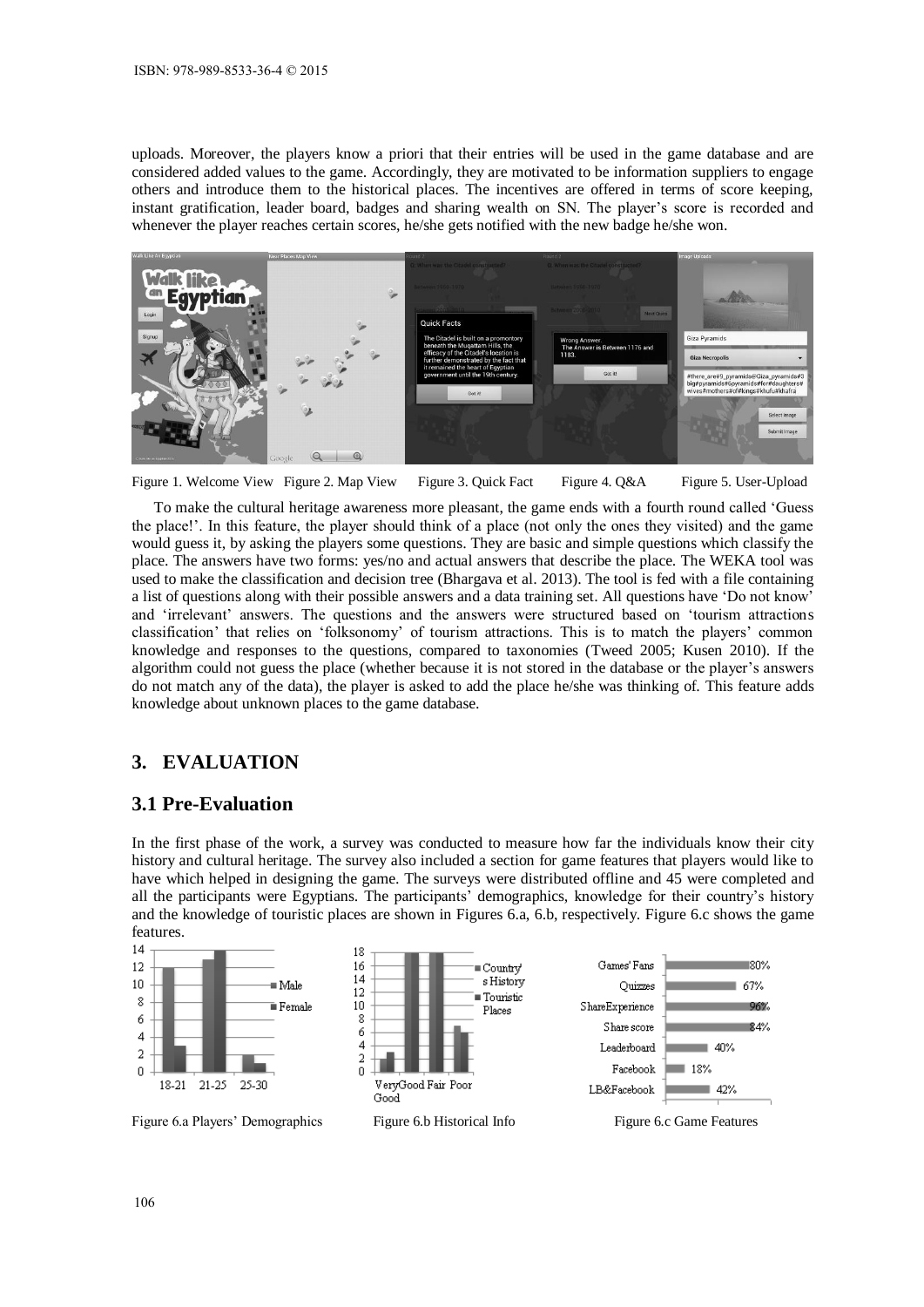### **3.2 Post-Evaluation**

This section describes the game evaluation and measures various game features that assess players' contribution and analyze the results of interviews conducted after testing. The game marketing was done through Facebook as well as promoting the game on campus by giving a short description of the game and its goal. The promotion on Facebook was done by sharing the application fan page which was created to inform Facebook users about the game and to act as an advert to the game thus leveraging the advantages of SN. Testing on random and diverse types of testers of different nationalities was needed to measure and evaluate the game prototype from different perspectives and get a wider range of feedback on the prototype.

#### **3.2.1 Quantitative Analysis**

The number of users who played the game reached 44 over 11 days of testing. The Facebook application fan page received 84 likes. The prototype was tested on both males and females and 70% of the participants were female users. The biggest age group was between 20 and 30 years while the biggest testers group was the random group. Four testers were American, two Australian, two Chinese and the rest were Egyptians.

By the end of the testing phase, eight historical touristic places were visited and explored. The places' selection was done based on the most famous touristic places in Cairo and Egypt. The places are of different types and historical eras. For example, the game was played at the Giza Pyramids, Salah-ElDin Citadel in Cairo, famous mosques, a church and a synagogue. The game was tested over several days with different participants to get a wide range of feedback and contribution and to be able to evaluate the game prototype. The database was loaded with 45 questions, 43 quick facts and 105 answers. By the end of the testing phase, 96 comments; given either as sentences or one-word phrases, having a total of 633 collected words. Out of the 96 comments, 75 sentences were useful comments that can be generated as 'Quick Facts'. The useful comments had variable lengths, reaching up to 34 words per sentence. 68 images and 866 tags were collected with an average of 12 comments, 9 images per place respectively and 13 tags per image.

#### **3.2.2 Qualitative Analysis**

The gathered comments, photos and tags were manually examined and analyzed. 95% of the words used in the useful comments were correctly spelled words in English. 96% were English words, 0.32% were misspelled in English, 4% were spelled in Franco Arabic (e.g. 'Ma'zana'), 0% written in pure Arabic, 2% were Arabic given names that were written as pronounced (e.g. 'Hassan'), 92% of the photos were unique and descriptive images, 26% related to places that did not appear in the near-by places list, but they were in the proximity area, 93% of the tags were single English words, 100% of the English tags were spelled correctly, 8% were spelled in Franco Arabic, 0.8% were considered bad quality words (e.g. '..').

The players' feedback about the game and its features was gathered through interviews. The choice of conducting interviews rather than surveys was to get more feedback as the interview flow goes and to ensure that we get the test points answered. The players were asked whether the answers were predictable, game was beneficial and if they liked the game. This is shown in Figures 7.a, 7.b and 7.c, respectively.

We show here some of the distinguishable players' comments: *"I am really happy with this experience! I have visited three new places in one day and knew about them through the game"*, *"I believe we need a game like that as that we could not find any tour guides!".* The Australians commented: *"It is really nice, useful and interactive. I think it will work at my country. I would rather play it instead of listening to the audio records!"*. One player was more excited to have a narrated story: "*I would have got more engaged through listening!*". One player wanted to have the options whether to read the quick facts or not. For the time limit, one player commented: *"I like not being limited by time. We are not in an exam! We play for fun and knowledge, why the rush!".* On the other hand, one player wanted to have the option to enable/disable the time. The players liked the fourth round, one player commented: *"That was exactly what I am thinking of!"*

## **4. CONCLUSION**

This paper introduced a serious location-based mobile game prototype for the tourism domain. The game motivates players to visit their touristic places, get connected to their past and collect related information about such places. In eleven days of testing, 8 new places were visited and 96 comments having a total of 633